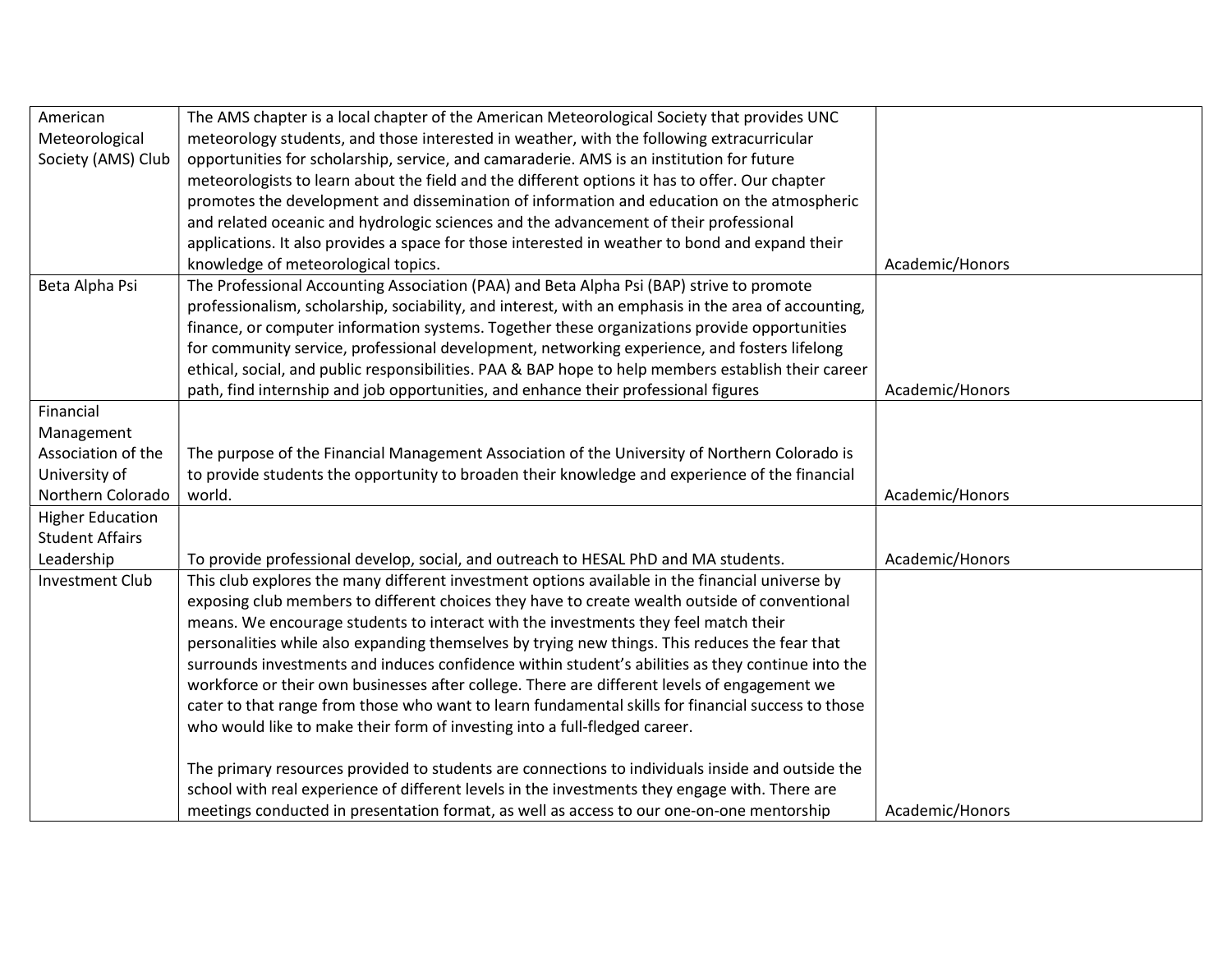|                           | program. Topics covered include investments of time, money, and other resources in vehicles         |                 |
|---------------------------|-----------------------------------------------------------------------------------------------------|-----------------|
|                           | such as stocks, options, futures, forex, real estate, entrepreneurial ventures, and more.           |                 |
| Math Club                 | The Math Club is a student run organization focused on math enrichment activities. We engage        |                 |
|                           | in math problem solving, play mathematical games, and have talks on interesting math topics.        | Academic/Honors |
| Philosophy Club           | The UNC Philosophy Club is a student run organization open to all majors, minors, and any           |                 |
|                           | student who is interested in philosophy! We provide an inclusive environment dedicated to           |                 |
|                           | cultivating a passion for philosophy. Weekly meetings feature discussions related to specific       |                 |
|                           | course material, the work and research of students, and general topics of interest. Formal faculty, |                 |
|                           | guest faculty and student presentations are also featured by Philosophy Club                        | Academic/Honors |
| Pre-Health                | The purpose of the PRE-HEALTH PROFESSIONALS CLUB (PHPC) is to: - Promote the pursuit of             |                 |
| <b>Professionals Club</b> | professions in the field of healthcare - Educate peers about the processes involved in gaining      |                 |
|                           | entrance to medical professional schools - Provide members with opportunities to be exposed to      |                 |
|                           | medical professions, which in turn helps members make well-informed and sound decisions             |                 |
|                           | regarding medical careers. We discuss ways to be involved in volunteer activities and other pre-    |                 |
|                           | health schools requirements during our club meetings. In addition, we invite guest speakers such    |                 |
|                           | as health school representatives to come and inform our members about admission                     |                 |
|                           | requirements, financial aid,                                                                        | Academic/Honors |
| <b>School Psychology</b>  | • Provide social and academic supports for students seeking a specialist or doctoral degree in      |                 |
| Student                   | UNC's School Psychology graduate program                                                            |                 |
| Organization              | • Encourage a collaborative and inclusive atmosphere                                                |                 |
| (SPSO)                    | •Facilitate communication among school psychology students, and between school psychology           |                 |
|                           | students and the school psychology faculty, other departments at UNC, and professional              |                 |
|                           | organizations like the American Psychological Association (APA), the National Association of        |                 |
|                           | School Psychologists (NASP), and the Colorado Society of School Psychologists (CSSP)                |                 |
|                           | . Promote the professional development of school psychology students, including organizing the      |                 |
|                           | Fall and Spring School Psychology Symposiums                                                        |                 |
|                           | . Provide opportunities for students and faculty to share knowledge and ideas                       |                 |
|                           | • Encourage students to engage in activities at UNC and within the greater community                |                 |
|                           | • Promote student involvement in professional organizations and conferences                         |                 |
|                           | • Assist in the planning and execution of the student interview days                                | Academic/Honors |
| <b>Student Honors'</b>    | Student Honors Council is a student lead organization within the Honors Program to provide          |                 |
| Council                   | social events, community service opportunities, and leadership positions for Honors students.       | Academic/Honors |
| <b>Student Nurses'</b>    | The Student Nurses Association (SNA) is a student run organization comprised of nursing and pre-    |                 |
| Association               | nursing students. SNA works to provide various opportunities for personal, intellectual,            | Academic/Honors |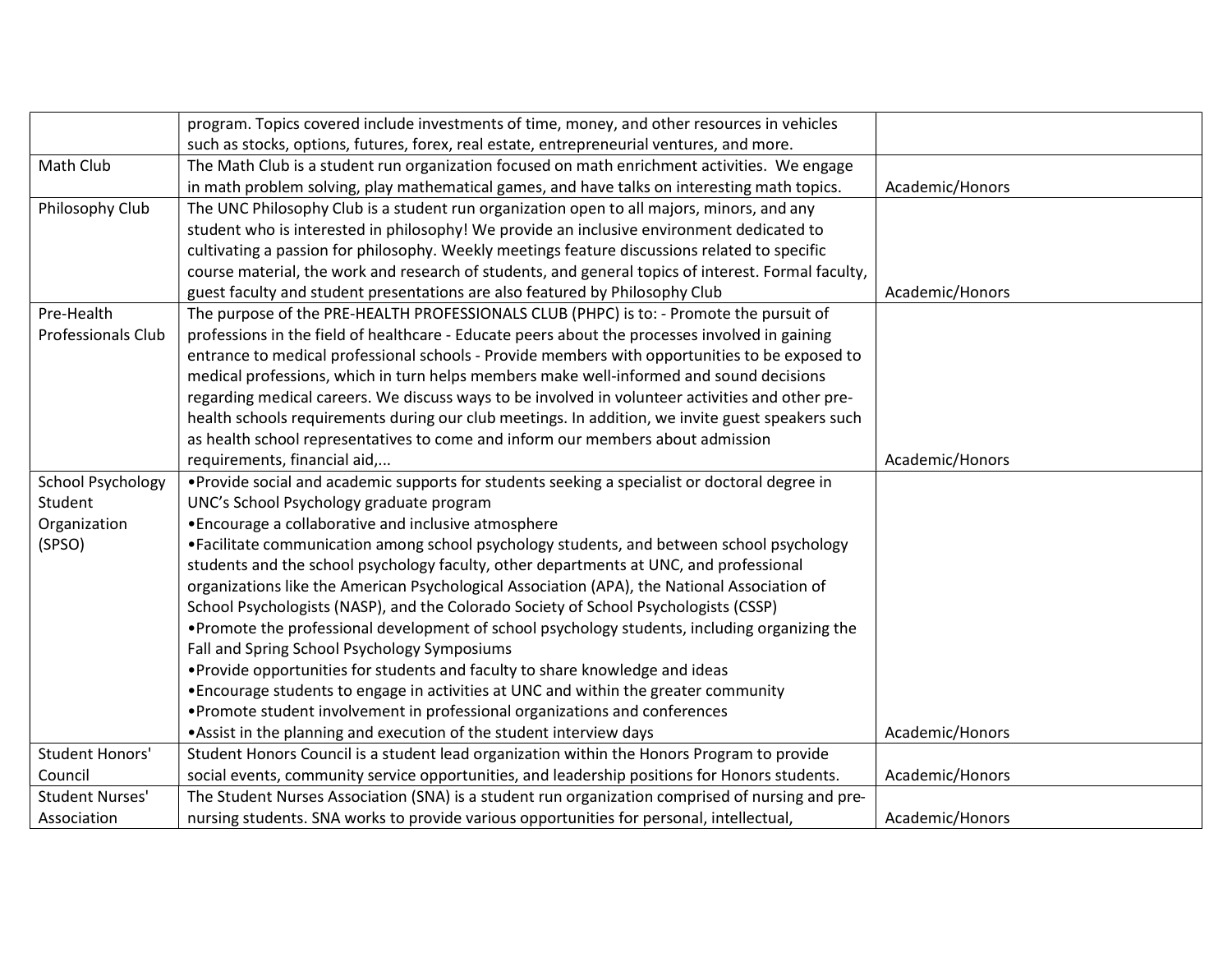|                            | professional and social growth through the incorporation of health information and services                                                                |                 |
|----------------------------|------------------------------------------------------------------------------------------------------------------------------------------------------------|-----------------|
|                            | available to the campus and surrounding community.                                                                                                         |                 |
| <b>Student Nutrition</b>   | The Student Nutrition and Dietetics Association is passionate about nutrition and encouraging                                                              |                 |
| and Dietetics              | student participation on campus. SNDA provides opportunities for professional development,                                                                 |                 |
| Association                | community building, and volunteering in various nutrition related areas. SNDA hosts events that                                                            |                 |
|                            | are open to all UNC students to attend and encourages Nutrition and Dietetics majors and minors                                                            |                 |
|                            | to join this club.                                                                                                                                         | Academic/Honors |
| <b>The National</b>        | The National Society of Collegiate Scholars, also known as NSCS, is an honors organization that                                                            |                 |
| Society of                 | recognizes and elevates high-achieving students. NSCS offers over \$750,000 in scholarships,                                                               |                 |
| <b>Collegiate Scholars</b> | awards, chapter funds annually. Joining is a great way to grow connections, leadership, and                                                                |                 |
|                            | service opportunities in graduate and undergraduate programs.                                                                                              | Academic/Honors |
| <b>UNC Athletic</b>        | The UNC Athletic Training Society (UNCATS) is a student run organization that strives to promote                                                           |                 |
| <b>Training Society</b>    | the professional development of students in the UNC athletic training education program. We                                                                |                 |
|                            | accomplish this through the use of educational seminars, peer instruction, and by creating                                                                 |                 |
|                            | networking opportunities.                                                                                                                                  | Academic/Honors |
| <b>UNCO HOSA</b>           | HOSA is a student organization that provides professional healthcare and skill development for                                                             |                 |
|                            | students. For future and current healthcare professionals in many different niches, this serves as                                                         |                 |
|                            | excellent preparation and offers extensive networking opportunities.                                                                                       |                 |
|                            | HOSA encourages students to build leadership, technical, interpersonal, communication, and                                                                 |                 |
|                            | teamwork skills. Additionally, it helps students build character, self-esteem, and the                                                                     |                 |
|                            |                                                                                                                                                            |                 |
|                            | characteristics of responsible citizenship, all toward the ultimate goal of assisting and motivating<br>students to become qualified healthcare providers. | Academic/Honors |
| Women in                   | We are Women in Software Engineering! Did you know that Zippa's data from 2020 found that                                                                  |                 |
| Software                   | only 25.1% of software engineers in the industry are women? The university of Northern                                                                     |                 |
|                            |                                                                                                                                                            |                 |
| Engineering (WISE)         | Colorado has a unique undergraduate program not offered anywhere else in the state where                                                                   |                 |
|                            | students can learn software engineering with a business emphasis. WISE looks to bring the                                                                  |                 |
|                            | numbers closer by creating a space for this niche group of students to support them, by sharing                                                            |                 |
|                            | resources and developing their programming and professional skills.                                                                                        |                 |
|                            | The purpose of Women in Software Engineering shall be to:                                                                                                  |                 |
|                            | • Create a safe and educational space for women in the software engineering major + CIS                                                                    |                 |
|                            | • Allow members in the software engineering major to share resources and develop leadership                                                                |                 |
|                            | skills                                                                                                                                                     | Academic/Honors |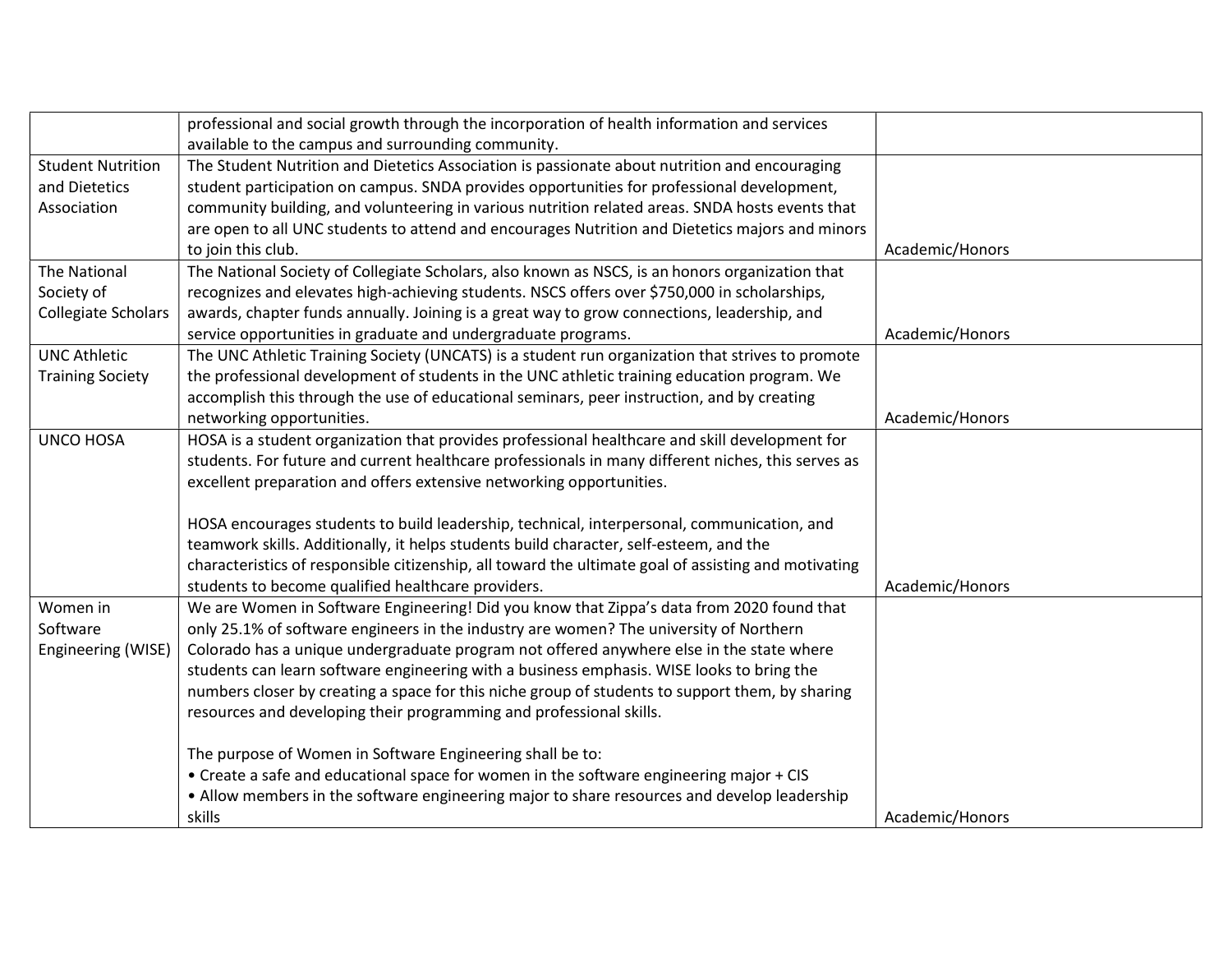|                           | • Allow members to further develop their engineering skills                                          |                                              |
|---------------------------|------------------------------------------------------------------------------------------------------|----------------------------------------------|
|                           | • Allow members to further develop their programming skills                                          |                                              |
|                           | . Allow members to develop their professional skills (communication, collaboration, networking       |                                              |
|                           | etc.)                                                                                                |                                              |
|                           | . Allow members a space to work on their class work or career materials (resumes, cover letters,     |                                              |
|                           | Linkedin etc.)                                                                                       |                                              |
|                           | • Find and share scholarships unique to our group memberships (Women, SWE, Stryker)                  |                                              |
|                           | • Connect students in the major and to UNC's community (Professors, Career Center, Math              |                                              |
|                           | center etc. other RSOs)                                                                              |                                              |
|                           | • Give members tools for growth whilst allowing them to provide feedback for improvement             |                                              |
| The College of            |                                                                                                      |                                              |
| <b>Natural and Health</b> | The Physical Education Club is a student run organization that encourages health and physical        |                                              |
| <b>Sciences Physical</b>  | activity. We want to promote quality physical education. we are involved in volunteer                |                                              |
| <b>Education Club</b>     | opportunities and fundraising events in the community.                                               | Academic/Honors                              |
| <b>Family Support</b>     | The Family Support Organization's (FSO) members seek to create spaces for student-parents and        |                                              |
| Organization              | pregnant students to learn about and access resources, build connections, and express their          |                                              |
|                           | needs. FSO members conduct research about the experiences and needs of student-parents and           |                                              |
|                           | pregnant students, and they use their research findings to help UNC grow into a more family-         |                                              |
|                           | friendly university, as well as meet goals aligned with President Feinstein's "Rowing, not Drifting" |                                              |
|                           | agenda. In addition, FSO members seek to build partnerships with family-, fertility-, and            | Academic/Honors, Political/Advocacy, Special |
|                           | childrearing-related programs and organizations, both on and off campus.                             | Interest                                     |
| <b>Economics Book</b>     | The Economics Book Club is a group of students who enjoy learning about and discussing               |                                              |
| Club                      | economics and economic theories. All students are welcome to join and learn more about               |                                              |
|                           | economics and its real world examples and applications!                                              | Academic/Honors, Special Interest            |
| <b>English Education</b>  | The English Education club is a student run organization the encourages networking within the        |                                              |
| Club, EED Club            | school of Education. This club promotes community and offers a chance to meet with other             |                                              |
|                           | English Education majors as well as other students wanting to join. EED Club provides a space for    |                                              |
|                           | everyone within the EED program to talk with other steps and meet with alum and other English        |                                              |
|                           | teachers about the profession.                                                                       | Academic/Honors, Special Interest            |
| <b>National Student</b>   | National Student Speech Language Hearing Association is for students who ate ASLS majors to          |                                              |
| Speech Language           | learn more about their major and prospective career and participate in volunteer events that         |                                              |
| Hearing                   | help out the community of Greeley. As well as volunteer at events and learn about causes that        |                                              |
| Association               | are related to the field.                                                                            | Academic/Honors, Special Interest            |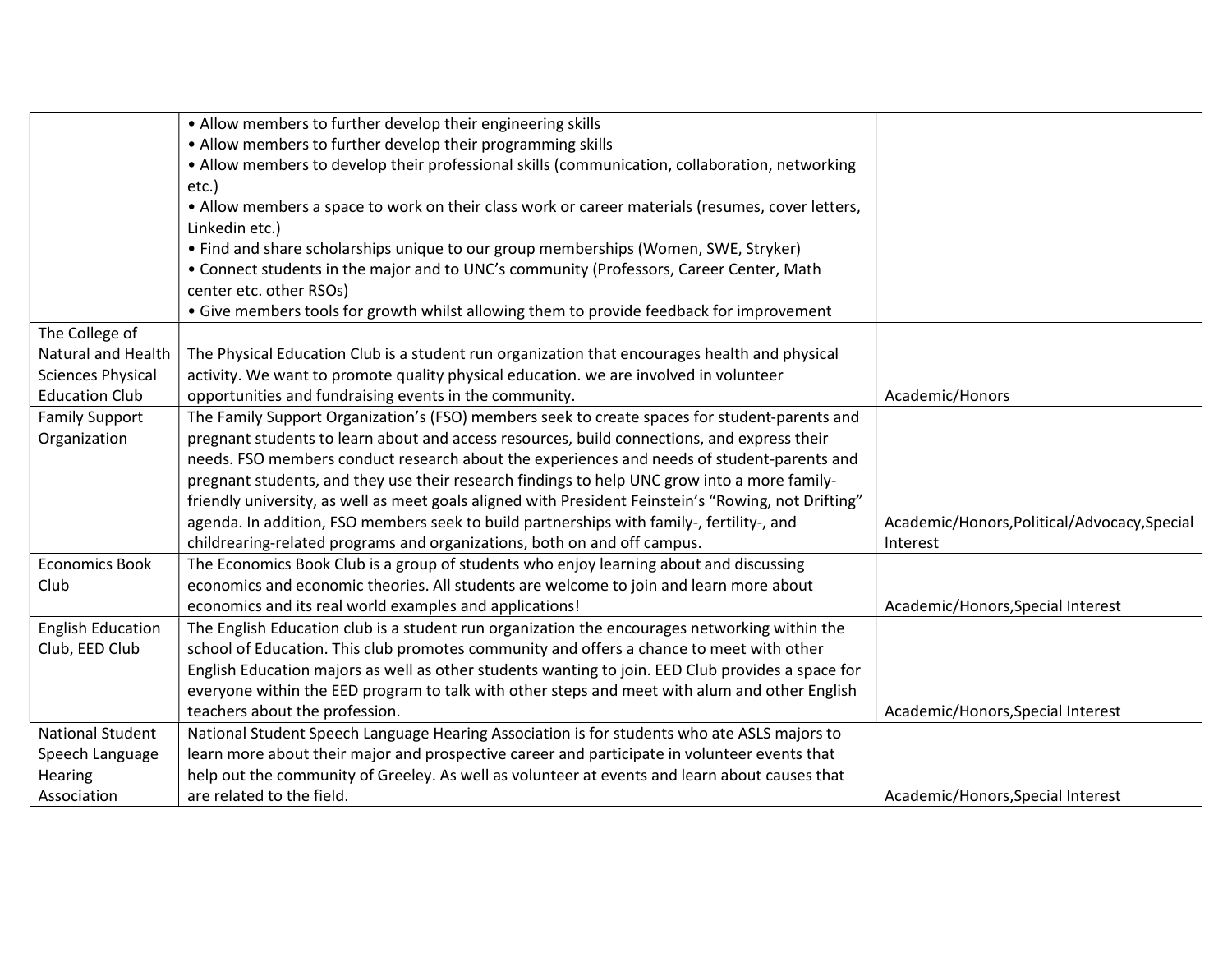| <b>UNCO Pre-Physical</b> | The UNCO Pre-Physical Therapy Club serves as a community for those who are interested in               |                                   |
|--------------------------|--------------------------------------------------------------------------------------------------------|-----------------------------------|
| Therapy Club             | entering the field of physical therapy. The club provides general information about the                |                                   |
|                          | application process as well as creating a network of people who share a common interest for            |                                   |
|                          | helping others through this profession.                                                                | Academic/Honors, Special Interest |
| <b>African Students</b>  | African Students United creates a space for people in the African Diaspora and others to come          |                                   |
| United                   | and share the culture, news, and events of Africa and its people. All are welcome.                     | Cultural                          |
| American Indian          |                                                                                                        |                                   |
| Student                  | AISO promotes strong, cultural heritage of Native American traditions on campus. AISO promotes         |                                   |
| Organization             | Native American cultural awareness on campus and within the community, gives Native students           |                                   |
| (AISO)                   | a sense of belonging, and we do service projects every semester.                                       | Cultural                          |
| <b>Black Student</b>     | The purpose of Black Student Union (BSU) is to provide community for University of Northern            |                                   |
| Union                    | Colorado's Black student population. BSU will provide students with a brave space to explore           |                                   |
|                          | their cultural identities through discussion, entertainment, and participation in events and           |                                   |
|                          | community service/social justice on and off campus. Overall, BSU is an organization that values        |                                   |
|                          | unity, inclusivity, integrity, compassion for others, and service to the community. Also BSU strives   |                                   |
|                          | to create an atmosphere on campus that allows Black students to succeed at a higher rate on a          |                                   |
|                          | predominantly white campus.                                                                            | Cultural                          |
| Ha'aheo 'O Hawai'i       | The purpose of the Hawaii Club is to represent and share our deep love and appreciation of our         |                                   |
| Club                     | culture, traditions, and our Spirit of Aloha with the University of Northern Colorado community.       |                                   |
|                          | We want to welcome and extend our 'ohana with the UNC community who show great interest in             |                                   |
|                          | what we represent. The Hawai'i Club strives to be a service, cultural and social support network       |                                   |
|                          | in which students are able to participate in activities outside of the academic arena. We stand        |                                   |
|                          | united with our desire to make you feel that there is a "home away from home" with fellow              |                                   |
|                          | members, friends, and the UNC community.                                                               | Cultural                          |
| <b>United Student</b>    | We, the United Student Literary Voices, wish to disseminate culture and diffuse art through our        |                                   |
| <b>Literary Voices</b>   | biannual publication, The Crucible. In gathering poetry, fiction, creative nonfiction, and visual art, |                                   |
| <b>AKA The Crucible</b>  | our magazine acts as a container, holding within it combined voices of the undergraduate               |                                   |
|                          | students of the University of Northern Colorado, as well as undergraduates from all around the         |                                   |
|                          | world.                                                                                                 | Cultural, Fine Arts/Performance   |
| Halau Hula o             | Halau Hula o Ha'aheo is a student run organization that seeks to perpetuate and educate others         |                                   |
| Ha'aheo                  | on the Hawaiian culture through traditional chant and dance. Hula Club meets throughout the            |                                   |
|                          | spring semester in preparation for the annual Hawai'i Club lū'au in April.                             | Cultural, Fine Arts/Performance   |
| Kappa Delta Chi          |                                                                                                        |                                   |
| Sorority Inc.            | Kappa Delta Chi Sorority Inc. is a multicultural sorority.                                             | Cultural, Greek                   |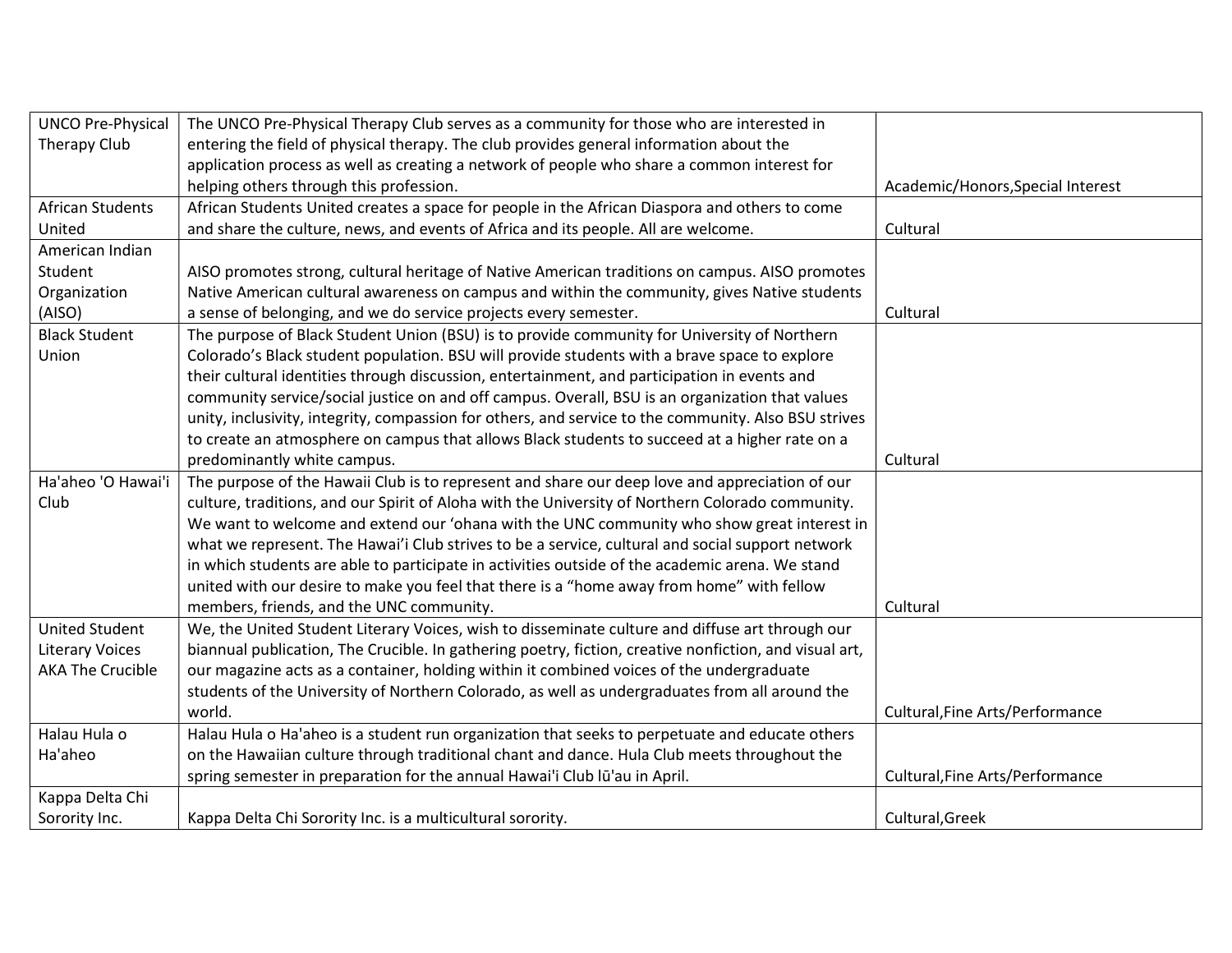| Sigma Lambda          | As one of the largest culturally based Greek lettered organizations in the United States, Sigma      |                                  |
|-----------------------|------------------------------------------------------------------------------------------------------|----------------------------------|
| Beta/ Upsilon Beta    | Lambda Beta (SLB) strives to provide its members with a meaningful fraternal experience that         |                                  |
|                       | starts in college and never ends. For more than 28 years, SLB has grown from one single chapter      |                                  |
|                       | at the University of Iowa, to over 100 collegiate entities across the nation. Having so many         |                                  |
|                       | chapters allows help showcase the desire men seek in having the distinct Fraternity experience       |                                  |
|                       | SLB offers. Not to mention that if you find yourself in need of a place to crash for the night while |                                  |
|                       | half way through your cross-country road trip, chances are there are Brothers in the area!           |                                  |
|                       | Brotherhood, Scholarship, Community Service, Cultural Awareness.                                     | Cultural, Greek                  |
| Kappa Delta Chi       | The Purpose of Kappa Delta Chi Sorority, Inc. (KDChi) is to promote the values of Unity, Honesty,    |                                  |
| Sorority, Inc.        | Integrity and Leadership among women at colleges and universities. KDChi hosts numerous              |                                  |
|                       | service events, sisterhood retreats, and academic and cultural workshops throughout the year at      |                                  |
|                       | their university. Through the hard work and dedication of all its members, Kappa Delta Chi is now    |                                  |
|                       | one of the strongest Latina-based sororities in the country, and is proud to have the reputation of  |                                  |
|                       | the most powerful network among Latina leaders. Prestigious to be the first of its kind in the       |                                  |
|                       | Southwest, KDChi currently holds chapters in seven regions, 14 states and more than 40               |                                  |
|                       | institutions of higher education. Kappa Delta Chi also brings a rich tradition of excellence to the  |                                  |
|                       | institutions where they reside. KDChi boasts an average grade point average of 2.95 nationally       |                                  |
|                       | and provides more than 40,000 hours of community service annually to our communities.                | Cultural, Greek                  |
| Lambda Theta Nu       | The purpose of Lambda Theta Nu Sorority, Inc. shall be to open doors of opportunity to the           |                                  |
| Sorority Inc.         | Latinas of our community. Our primary focuses are academic excellence and meeting the needs          |                                  |
|                       | of Latina women in higher education. Lambda Theta Nu Sorority, Inc. also promotes the                |                                  |
|                       | advancement of Latinas through various campus activities and community services and provides         |                                  |
|                       | an environment for personal growth within a unit of sisterhood. Lambda Theta Nu Sorority, Inc.'s     |                                  |
|                       | priorities, however, will be placed upon academic excellence and community service.                  | Cultural, Greek, Academic/Honors |
| MÁS Society           | The MÁS Society is a student organization at the University of Northern Colorado that seeks to       |                                  |
|                       | educate the campus community on the many issues affecting Mexican Americans, Xicanx and              |                                  |
|                       | Latinx communities in the United States through cultural events and student civic engagement.        |                                  |
|                       | The students want more connections with other programs and organizations on campus. Acting           |                                  |
|                       | as a support system for all of our members and allies, the MÁS Society aims at providing             |                                  |
|                       | leadership development opportunities for all of its members at local and regional levels.            | Cultural, Political/Advocacy     |
| Asian Pacific         | The purpose of the Asian Pacific Islander Union is to create a community dedicated to celebration    |                                  |
| <b>Islander Union</b> | of cultural values and advocacy for the needs of Asian and Pacific Islander folks in the greater     |                                  |
|                       | campus community. This organization will offer a space for API-identified individuals to build       |                                  |
|                       | unity around shared history, identity exploration, cultural experiences, and collective action.      | Cultural, Political/Advocacy     |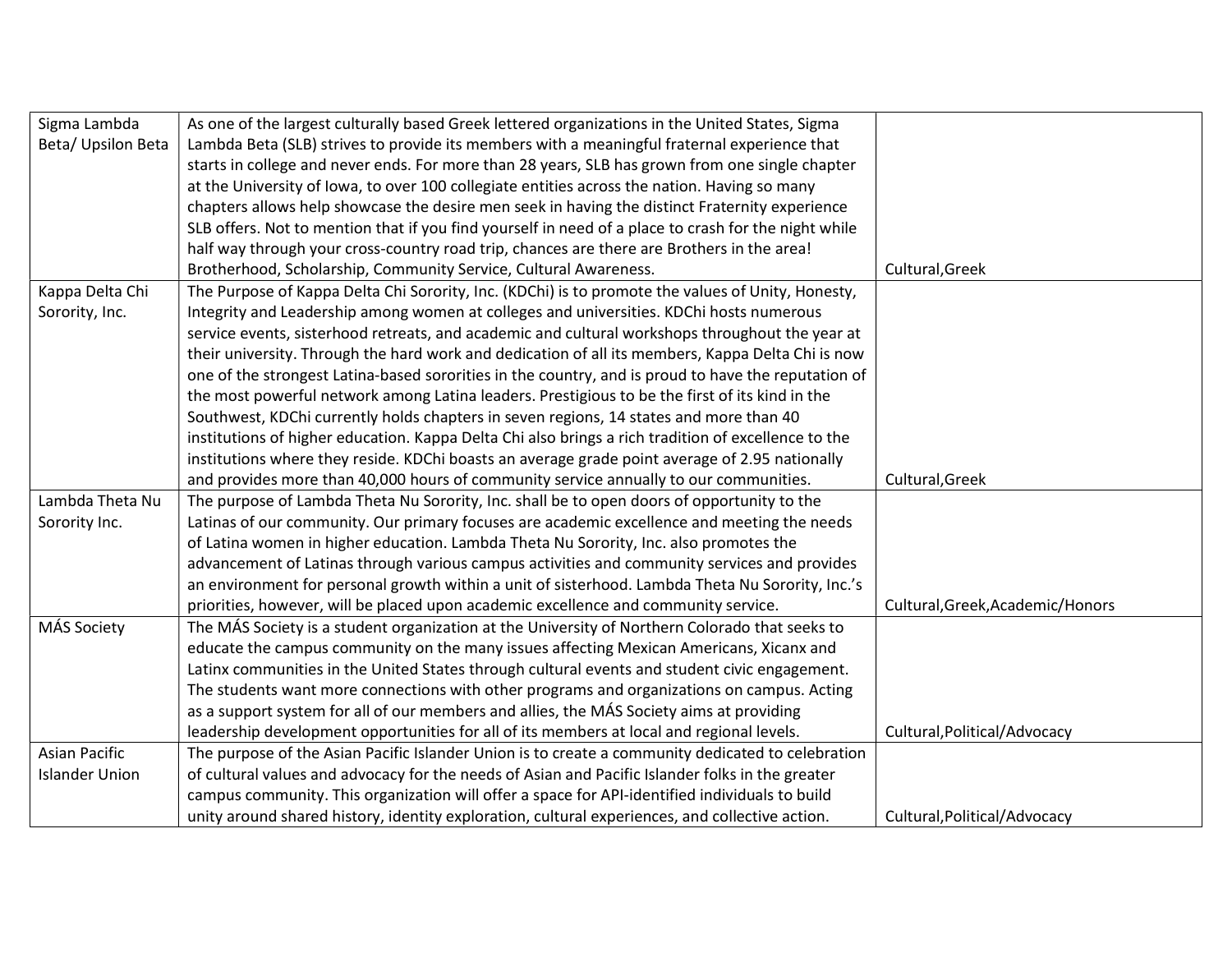| Spectrum                  | Spectrum is an organization that celebrates, supports, and advocates for all LGBTQIA+ students.      |                                                 |
|---------------------------|------------------------------------------------------------------------------------------------------|-------------------------------------------------|
|                           | During these meetings, we enable LGBTQIA+ students to connect with another through activities        |                                                 |
|                           | and special events to break down walls and create a new family here at UNC.                          | Cultural, Political/Advocacy, Special Interest  |
| Mindful Affinity          |                                                                                                      |                                                 |
| Fellowship                | To foster an environment of mindfulness on campus.                                                   | Cultural, Religious/Spiritual, Special Interest |
| Sociology Club            | The Sociology Club is about community. How to aide the community, educate the community,             |                                                 |
|                           | create a community. What tasks are done each semester are up to students. Fall 2021, students        |                                                 |
|                           | are organizing a Clothing swap, Christmas toy drive, and Greek competition to collect toiletries     |                                                 |
|                           | for the homeless.                                                                                    | Cultural, Special Interest                      |
| <b>BC Movement</b>        | BC Movement is a student run organization that performs at UNC events. Basketball, soccer,           |                                                 |
|                           | volleyball, hockey and rugby.                                                                        | Fine Arts/Performance                           |
| Chaos Improv              | The purpose of this organization is to make improvisational theatre accessible to the University of  |                                                 |
|                           | Northern Colorado student body, to promote the theatre arts on campus, and to create a               |                                                 |
|                           | dialogue with audiences and engage them in performances that exhilarate and inspire through          |                                                 |
|                           | the use of improvisation, stand-up, and storytelling--all the while fostering a tight-knit creative  |                                                 |
|                           | community for UNC students in a relaxed setting                                                      | Fine Arts/Performance                           |
| Clay Club                 | Clay Club is an all inclusive club seeking to teach and provide studio time for anyone interested in |                                                 |
|                           | ceramics.                                                                                            | Fine Arts/Performance                           |
| Educational               | This is a Theatre Education focused student group called the Educational Theatre Collective, or      |                                                 |
| <b>Theatre Collective</b> | ETC. We wouldn't be TYA oriented, however, we would love to cater to the educational side of         |                                                 |
|                           | our major, as well as the theatre aspect of it as well. We will do this through workshops in not     |                                                 |
|                           | only monologues, singing, dancing, choreography, and music, but we would also have resume            |                                                 |
|                           | writing workshops, interview workshops, Praxis study groups, general study groups, and Kevin         |                                                 |
|                           | Crowe has even said he'd love to do a workshop on Keynote. His presentations are always              |                                                 |
|                           | amazing. We would meet when the STAD Collective would meet, which to my knowledge isn't at           |                                                 |
|                           | a set time and place all the time.                                                                   |                                                 |
|                           | Not only that, but we would love to organize events to help raise money for Theatre Ed students.     |                                                 |
|                           | We hope to use these funds to help them attend ThesCon and other theatre and education               |                                                 |
|                           | conferences. We want to help students when finances might get in the way of an amazing               |                                                 |
|                           | experience.                                                                                          |                                                 |
|                           | We also want to reach out and cater to not only STAD students, but to every other major as well.     |                                                 |
|                           | It's never too late to try theatre, or to get back in touch with it, and we want to give everyone    |                                                 |
|                           | that opportunity.                                                                                    |                                                 |
|                           | We hope to unite STAD as well, as we feel there is a divide between majors and grades, and so        | Fine Arts/Performance                           |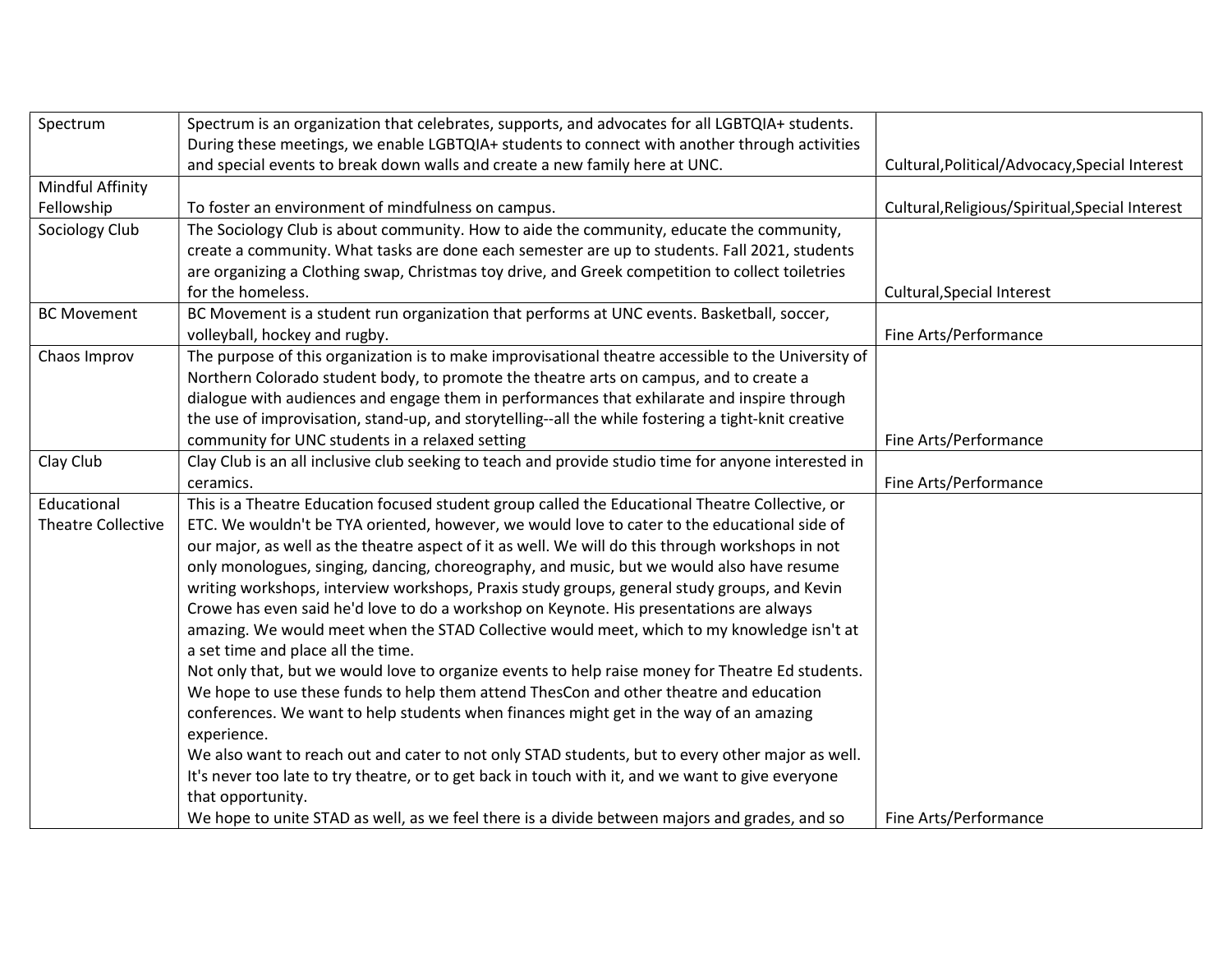|                        | we hope to bridge that divide with events like movie nights, talent shows, and even a formal            |                       |
|------------------------|---------------------------------------------------------------------------------------------------------|-----------------------|
|                        | dance at the end of the year to celebrate all the hard work we've all done.                             |                       |
|                        | We would love to have this group become a formally recognized STAD group! We would also love            |                       |
|                        | to direct a show every semester, along with the other student groups!                                   |                       |
| Northern Lights A      |                                                                                                         |                       |
| Cappella               | Northern Lights A Cappella is an auditioned soprano/alto voices ensemble on campus.                     | Fine Arts/Performance |
| One Another            | This is a STAD based student group focused on educational theatre. We will do a show once               |                       |
| Theater (OAT)          | semester as well as workshops (intimacy in theatre, Fight choreo, Teaching). With a focus on            |                       |
|                        | inclusivity and acceptance.                                                                             | Fine Arts/Performance |
| Shenanigans Pop-       | Shenanigans acts to provide an accessible, collaborative, and high-energy theatrical and creative       |                       |
| Up Theatre             | environment for each and every UNC bear. Our mission of producing traditional theatre in                |                       |
|                        | unlikely places is a vital part of this belief as it allows our players, the members of Shenanigans, to |                       |
|                        | stretch their creative "muscles" by translating pieces of theatre from an "on stage experience" to      |                       |
|                        | a breathing, visceral, and connective work, through the use of non-traditional venues.                  |                       |
|                        | Shenanigans is first and foremost a production troupe. We initiate and oversee the production of        |                       |
|                        | theatrical plays or musicals from start to finish.                                                      | Fine Arts/Performance |
| SOAPbox                | SOAPbox Productions is a STAD Collective group focused on producing shows that talk about               |                       |
| Productions            | social change and subjects that have to do with what is going on in the world now. Our primary          |                       |
|                        | focus is movement-based storytelling.                                                                   | Fine Arts/Performance |
| <b>STAD Collective</b> | The purpose of the STAD Collection is to meet with all the Presidents of STAD affiliated clubs to       |                       |
|                        | review the year and make sure there aren't any major conflicts.                                         | Fine Arts/Performance |
| The Comedy Guild       | The purpose of The Comedy Guild is to make stand-up comedy, musical comedy, improvisational             |                       |
|                        | theatre, sketch comedy, and other forms of comedy accessible to the University of Northern              |                       |
|                        | Colorado student body. We host workshops and try new styles of comedy to help students get              |                       |
|                        | involved in our performances, and we focus on the educational aspects of comedy in a collegiate         |                       |
|                        | setting.                                                                                                | Fine Arts/Performance |
| The Jukebox            | Be a student-run group that produces showcases of musical theatre songs set around a collective         |                       |
| Collection             | theme. To provide an outlet where students can participate in musical theatre productions that          |                       |
|                        | are student-directed, choreographed, and performed.                                                     |                       |
|                        | Provide a place where aspiring directors, choreographers, and performers can come together and          |                       |
|                        | create, as well as providing a place where students can get more opportunities to perform for           |                       |
|                        | their peers in a musical setting.                                                                       | Fine Arts/Performance |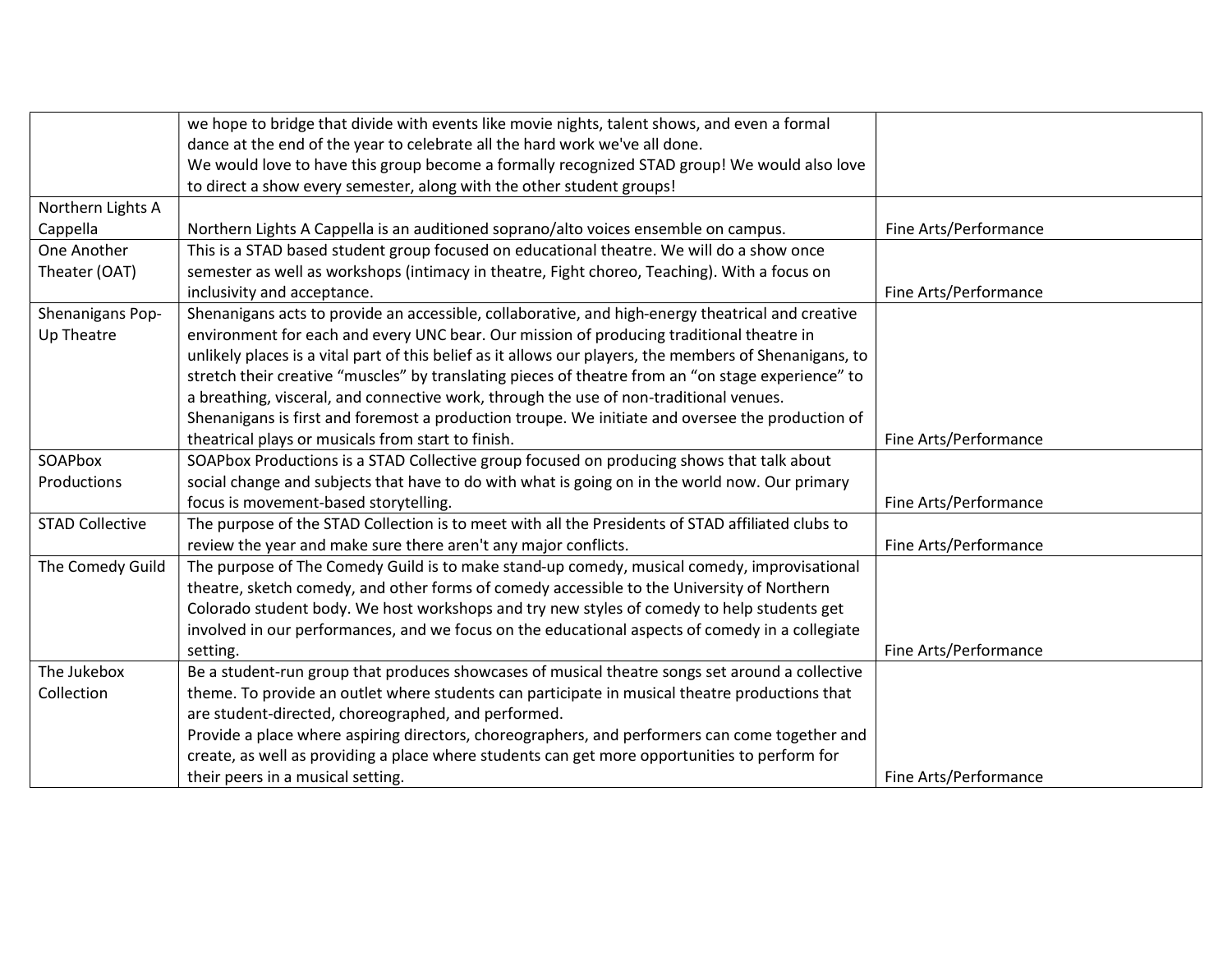| <b>UNC Jazz</b>          | UNC JEN is a student-run organization that provides educational opportunities for students         |                                         |
|--------------------------|----------------------------------------------------------------------------------------------------|-----------------------------------------|
| Education                | interested in jazz. We bring in internationally-renowned musicians to give clinics and             |                                         |
| Network                  | masterclasses on jazz improvisation, music business and other jazz-related topics.                 | Fine Arts/Performance                   |
| <b>UNC SNATS</b>         |                                                                                                    |                                         |
| (Student National        | UNC SNATS is a student chapter of the National Association of Teachers of Singing. We are          |                                         |
| Association of           | committed to furthering the professions of teaching and singing by providing professional          |                                         |
| Teachers of              | development and performance opportunities to student singers. Anyone interested in singing and     |                                         |
| Singing)                 | vocal performance is welcome to join.                                                              | Fine Arts/Performance                   |
| Dance Alliance           | The mission here at Dance Alliance is to create a safe space for anyone who wants to express       |                                         |
|                          | themselves through dance. We want everyone to feel comfortable to grow not only as dancers,        |                                         |
|                          | performers, and choreographers, but grow as people as well.                                        | Fine Arts/Performance                   |
| Art Guild of UNCO        | The purpose of the Art Guild of UNCO is to empower young artists with education, opportunity,      |                                         |
|                          | and community.                                                                                     | Fine Arts/Performance                   |
| Design Tech              |                                                                                                    |                                         |
| Student                  | The purpose of the Design Tech Student Association (DTSA) provides educational, emotional, and     |                                         |
| Association (DTSA)       | social support to any students, staff, and faculty interested in Theatrical Design and Technology. | Fine Arts/Performance, Special Interest |
| Film Production          | The Film Production Club is a student run club that produces short films and hosts filmmaking      |                                         |
| Club                     | workshops for interested UNC students.                                                             | Fine Arts/Performance, Special Interest |
| Hello, My Name Is        | Hello, My Name Is is the schools resident Sketch Comedy Troupe. We put on bi-weekly shows          |                                         |
|                          | featuring all original student work, including live and video sketches.                            | Fine Arts/Performance, Special Interest |
| <b>Music Teachers</b>    | The mission of the MTNA-UNC Collegiate Chapter is to support the professional development of       |                                         |
| National                 | current and aspiring music teachers who are studying at the University of Northern Colorado. The   |                                         |
| <b>Association - UNC</b> | organization is committed to accomplishing this in ways that serve both the chapter members        |                                         |
| Collegiate Chapter       | and the broader community.                                                                         | Fine Arts/Performance, Special Interest |
| The Playground           |                                                                                                    |                                         |
|                          | - To produce quality Theater for Young Audiences (or TYA)                                          |                                         |
|                          | - To focus on structured play and creativity                                                       |                                         |
|                          | - Helping others find their inner child through art in order to understand and affect the lives    |                                         |
|                          | of children                                                                                        |                                         |
|                          | - Provide social and cultural opportunities within the Greeley community                           | Fine Arts/Performance, Special Interest |
| Delta Sigma Pi           | To foster the study of business in universities; to encourage scholarship, social activity and the |                                         |
|                          | association of students for their mutual advancement by research and practice; to promote          |                                         |
|                          | closer affiliation between the commercial world and students of commerce, and to further a         | Greek, Academic/Honors                  |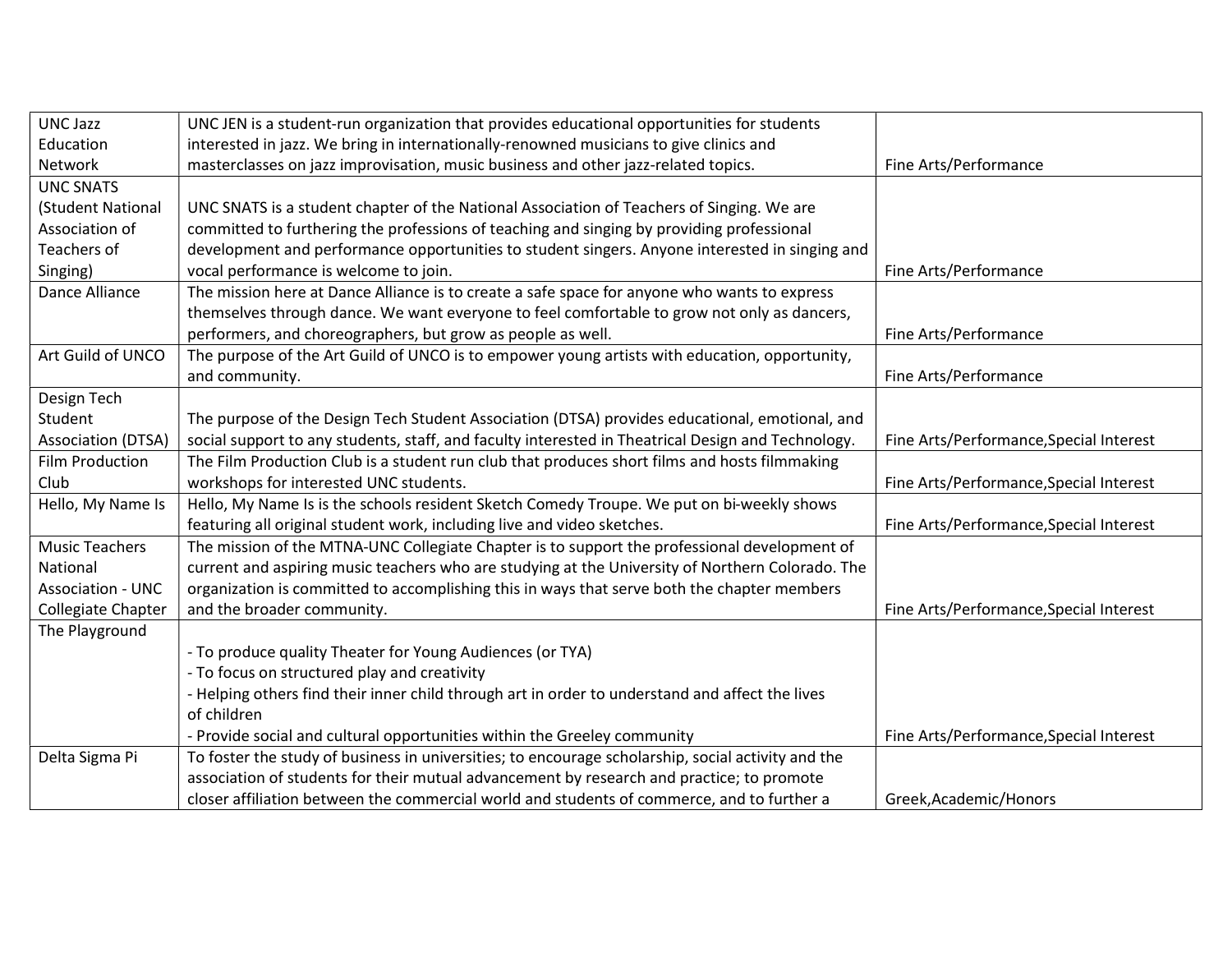|                         | higher standard of commercial ethics and culture and the civic and commercial welfare of the       |                              |
|-------------------------|----------------------------------------------------------------------------------------------------|------------------------------|
|                         | community.                                                                                         |                              |
| Alpha Psi Omega         | ALPHA PSI OMEGA was organized as a theatre honor society for the purpose of providing              |                              |
|                         | acknowledgement to those demonstrating a high standard of accomplishment in theatre and,           |                              |
|                         | through the expansion of ALPHA PSI OMEGA among colleges and universities, providing a wider        |                              |
|                         | fellowship for those interested in theatre. The society is not intended to take the place of any   |                              |
|                         | regular theatre clubs or producing groups, but as students qualify they may be rewarded by         |                              |
|                         | election to membership in this society.                                                            | Greek, Fine Arts/Performance |
| The Political           |                                                                                                    |                              |
| Science and             | The Political Science and International Affairs Club is a place where people who are interested in |                              |
| International           | the issues that face our world today may come and respectfully discuss their opinions with         |                              |
| <b>Affairs Club</b>     | others, regarding everything from local to global issues.                                          | Political/Advocacy           |
| TurningPointUSA         | Educate students about the importance of freedom, free markets, and limited government. With       |                              |
| at UNC                  | innovative marketing techniques and strategic outreach methods, TPUSA has expanded our             |                              |
|                         | presence to include 2,500 high school and college campuses nationwide.                             |                              |
|                         |                                                                                                    |                              |
|                         | Identify student activists across the country who believe in limited government and individual     |                              |
|                         | liberty. TPUSA activists are the community organizers of the right.                                |                              |
|                         |                                                                                                    |                              |
|                         | Empower young activists to get involved in the fight for free markets and limited government.      |                              |
|                         | Through building strong campus networks, organizing conferences, and equipping activists with      |                              |
|                         | the knowledge and strategies needed to combat the left, TPUSA empowers young people to             |                              |
|                         | make a difference within their community.                                                          |                              |
|                         |                                                                                                    |                              |
|                         | Mobilize students who believe in free markets. TPUSA mobilizes its networks to get involved in     |                              |
|                         | activism, issue advocacy, public policy education, and grassroots organization.                    |                              |
|                         | Register students to vote. TPUSA has helped thousands of college students apply for voter          |                              |
|                         | registration and access absentee ballots.                                                          | Political/Advocacy           |
| <b>UNC Students for</b> | The goal of UNC Students for Life is to promote a culture of life. We are dedicated to educating   |                              |
| Life                    | our peers about abortion by using compassionate resources that are aimed at changing hearts        |                              |
|                         | and minds through peaceful and open dialogue.                                                      | Political/Advocacy           |
| Chi Alpha UNC           | Chi Alpha is a campus ministry that exists to introduce students of all backgrounds to an          |                              |
|                         | authentic relationship with the Living God. We live life on purpose, compactly serving God and     |                              |
|                         | one another. We welcome all into our small groups that meet weekly. We do service projects,        | Religious/Spiritual          |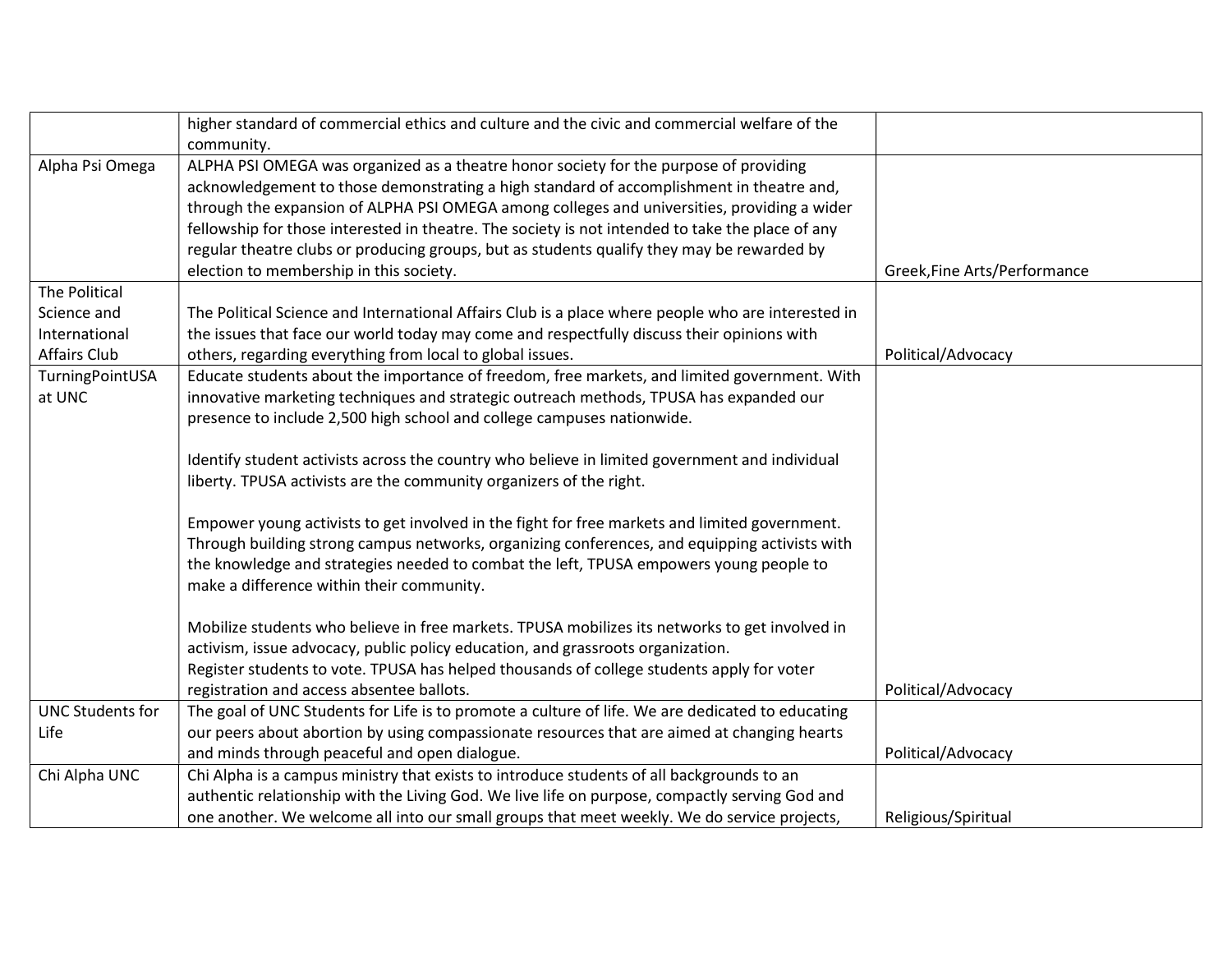|                     | mission trips around the world, and we have more fun on accident than most people do on           |                     |
|---------------------|---------------------------------------------------------------------------------------------------|---------------------|
|                     | purpose.                                                                                          |                     |
| Christian           | Christian Challenge, or "Challenge", is a community of students who are pursuing a deeper         |                     |
| Challenge           | relationship with God together. As an evangelical campus ministry, we love to tell people about   |                     |
|                     | Jesus, to help people grow in their faith, and to live life on mission. We meet weekly and        |                     |
|                     | everyone is welcome to come, even if you are just exploring what you believe. We also have        |                     |
|                     | smaller community groups that meet during the week and host special events throughout the         |                     |
|                     | semester to meet new people and build relationships. Our goal is to invest deeply in people as    |                     |
|                     | they journey through their college experience.                                                    | Religious/Spiritual |
| Cru                 | Cru is a welcoming community for UNC students to build a relationship with Christ and each        |                     |
|                     | other. We seek to create space for every UNC student (undergraduate and graduate) to explore      |                     |
|                     | their spiritual life in community, no matter where you are on your spiritual journey. We have our |                     |
|                     | main meetings on Thursday nights and other small groups throughout the week.                      | Religious/Spiritual |
| Impact UNC          | Impact UNC is a community-driven college ministry engaging campus with the hope of Jesus,         |                     |
|                     | inviting all students into a transformational relationship with Him.                              | Religious/Spiritual |
| <b>InterVarsity</b> | InterVarsity Christian Fellowship is a group that welcomes everyone to explore Jesus, experience  |                     |
| Christian           | great community and friendship, and join together to continue to make UNC an even better place    |                     |
| Fellowship          | to go to school. Join us for weekly small groups all over campus, a bi-monthly large group hang   |                     |
|                     | out and dinner, and lots of friendship fun!                                                       | Religious/Spiritual |
| Latter-Day Saint    | The purpose of the Latter-Day Saint Student Association (LDSSA) is to encourage and support       |                     |
| Student             | members of the LDSSA in achieving their academic goals and maintaining a balanced life while on   |                     |
| Association         | campus. To encourage members of the LDSSA to become an influence for good by participating in     |                     |
|                     | activities and service on campus and in the community. To provide students with meaningful        |                     |
|                     | service opportunities and social and religious activities that are consistent with the LDSSA      |                     |
|                     | standards. To promote traditional moral values. The LDSSA is affiliated with The Church of Jesus  |                     |
|                     | Christ of Latter-day Saints and the University of Northern Colorado.                              | Religious/Spiritual |
| The Navigators at   | Navigators have invested our lives in people for more than 70 years, coming alongside them one    |                     |
| <b>UNC</b>          | to one to study the Bible, develop a deepening prayer life, and memorize and apply Scripture. An  |                     |
|                     | interdenominational, nonprofit organization, The Navigators is dedicated to helping people        |                     |
|                     | navigate spiritually, to know Christ, and to make Him known as they look to Him and His Word to   |                     |
|                     | chart their lives. We meet throughout the week in small group Bible Studies. For more             |                     |
|                     | information visit noconavs.com!                                                                   | Religious/Spiritual |
| Young Life College  | Young Life College about authentic community, fun & adventure, and faith & significance. We       |                     |
|                     | exist to be a place for students to make lifelong friendships, have fun together, engage in       | Religious/Spiritual |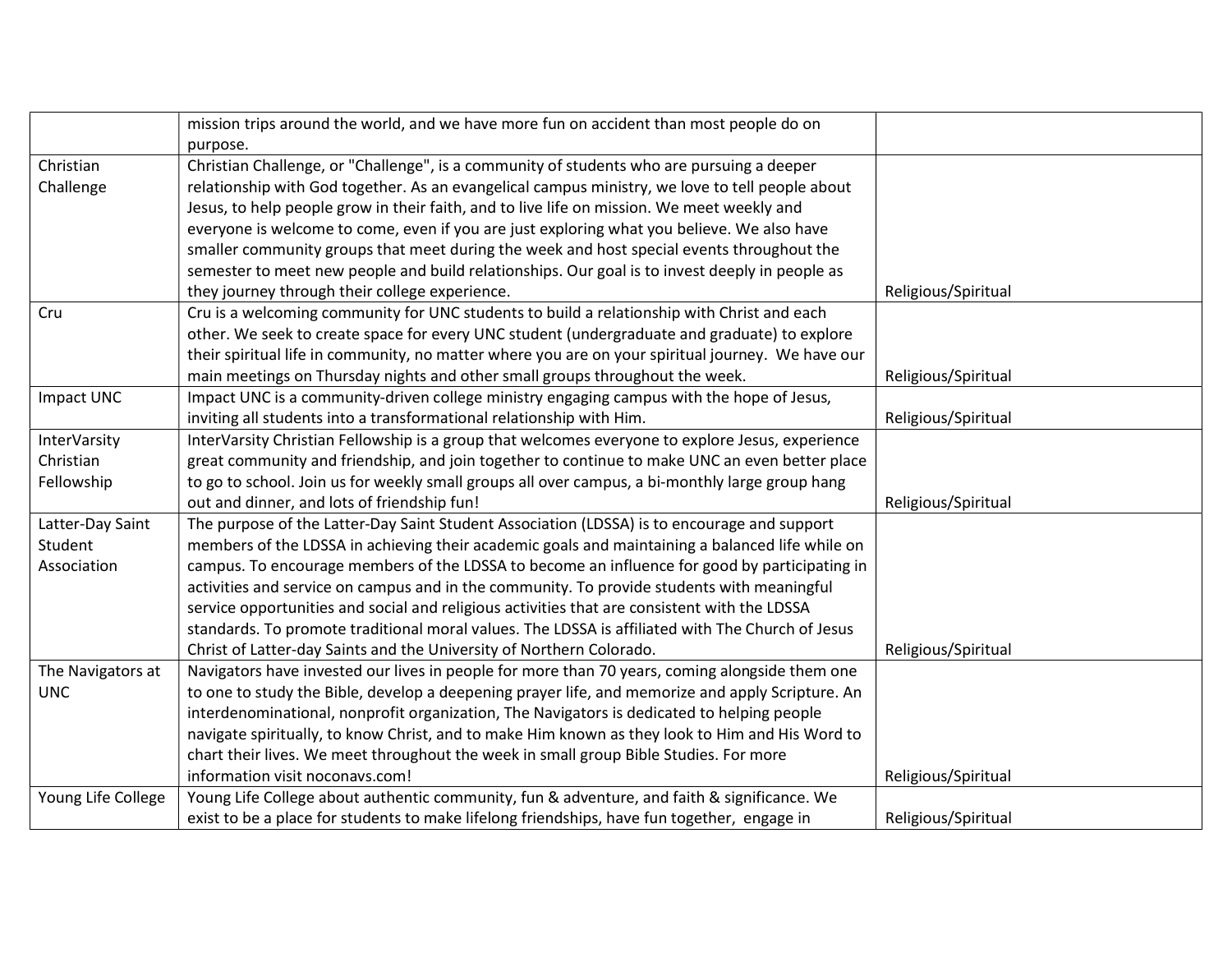|                        | conversations about topics that really matter, and learn what a relationship with Jesus really        |                  |
|------------------------|-------------------------------------------------------------------------------------------------------|------------------|
|                        | means for our lives.                                                                                  |                  |
| Alpha Kappa Psi        | Alpha Kappa Psi is a coeducational, professional fraternity that accepts all majors. As a fraternity, |                  |
|                        | we focus on improving your professional self, learning how to better market yourself for              |                  |
|                        | employers, creating your brand, and getting connected with established Alumni. You will learn         |                  |
|                        | valuable skills, such as; teamwork skills, leadership skills, public speaking, time management, and   |                  |
|                        | communication skills. Let's work together to become our best professional selves as leaders, like     |                  |
|                        | our motto says, "shaping people, shaping business".                                                   | Special Interest |
| <b>Best Buddies</b>    | Best Buddies is an international organization that fights for the inclusion of adults with            |                  |
|                        | intellectual and developmental                                                                        |                  |
|                        | disabilities (IDD). We create one-to-one friendships between college students and adults with IDD     |                  |
|                        | in the Weld County community and spread awareness of inclusion.                                       | Special Interest |
| <b>Earth Guardians</b> | Earth Guardians is an international club, our chapter at UNC focuses on inspiring students to act     |                  |
|                        | on solving environmental issues. Through activities and fun events, we educate and empower            |                  |
|                        | students to lead sustainable lives.                                                                   | Special Interest |
| Muscular               |                                                                                                       |                  |
| <b>Dystrophy Cure</b>  |                                                                                                       |                  |
| Support                | The Muscular Dystrophy Cure Support (MDCS) is a group that raises funds and awareness for MD.         | Special Interest |
| <b>UNC Marketing</b>   | The UNC Marketing Association will provide its members networking opportunities and insight           |                  |
| Association            | into the field of marketing, with real-world business experience. UNCMA is committed to               |                  |
|                        | development for professionalism, leadership and pride in its members through planned activities       |                  |
|                        | to better prepare them for a highly competitive workplace environment.                                | Special Interest |
| <b>UNCO Garden</b>     | The UNCO Garden Club is a student-run group that maintains the on-campus garden while                 |                  |
| Club                   | learning about gardening and other aspects of nature. The club grows produce and flowers and          |                  |
|                        | enjoy social activities in the garden.                                                                | Special Interest |
| <b>ASL Club</b>        | The ASL Club is student run and provides a warm and welcoming environment to practice ASL             |                  |
|                        | skills. Whether you are a beginner in the ASL community, on track to become an interpreter, or        |                  |
|                        | have no prior experience with ASL, you are welcome in the ASL Club!                                   | Special Interest |
| Counseling             |                                                                                                       |                  |
| Psychology             |                                                                                                       |                  |
| Student                |                                                                                                       |                  |
| Organization           |                                                                                                       | Special Interest |
| Vocal Iron             |                                                                                                       |                  |
| Acapella               |                                                                                                       | Special Interest |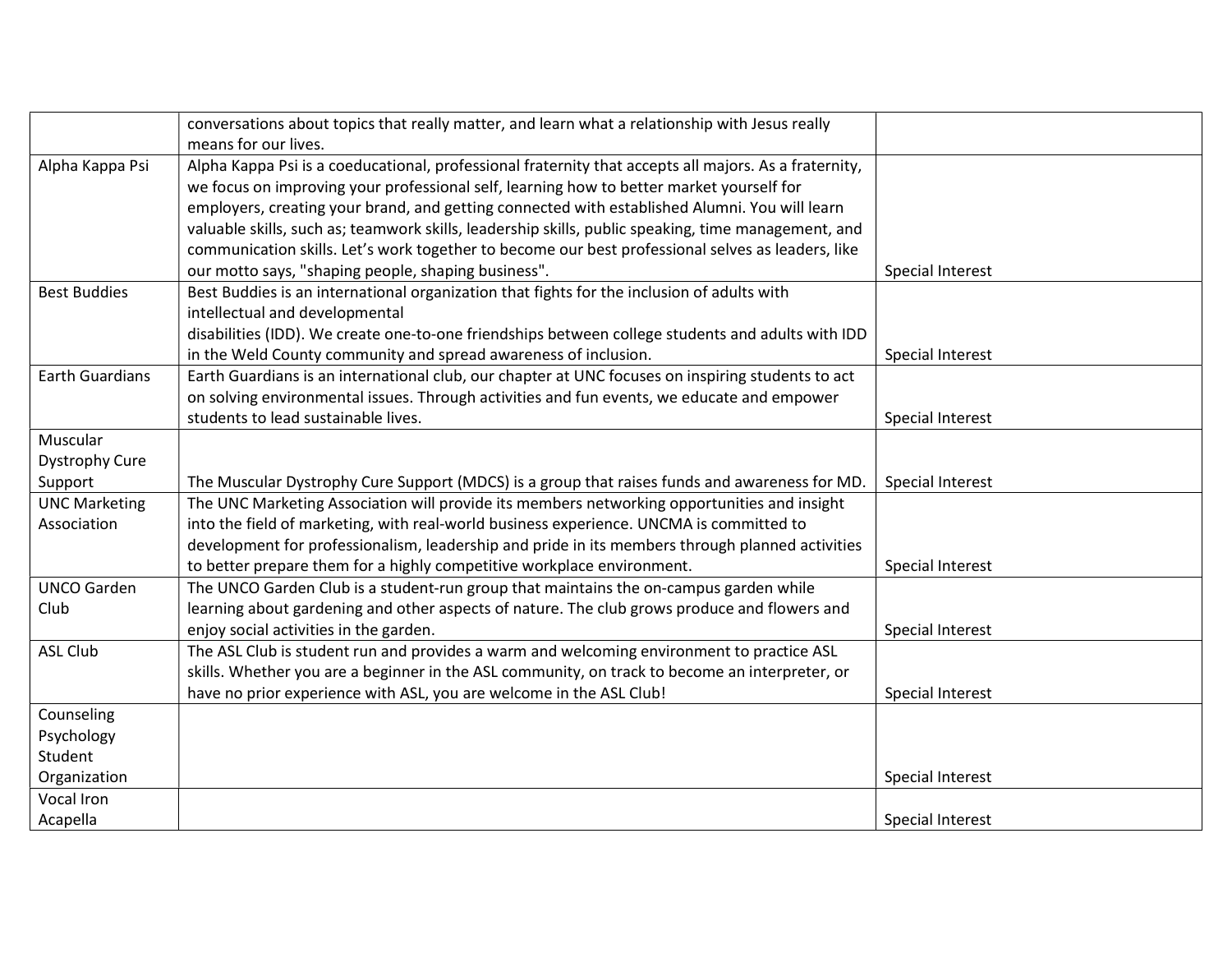| University of             | 1. To provide opportunities for individuals with and without disabilities to participate in together   |                                                |
|---------------------------|--------------------------------------------------------------------------------------------------------|------------------------------------------------|
| Northern Colorado         | and build friendships                                                                                  |                                                |
| Unified                   | 2. To spread awareness and acceptance of disabilities and individuals with disabilities                |                                                |
|                           | 3. To promote inclusion of all individuals across campus and local communities                         | Special Interest, Sports/Intramurals, Cultural |
| Men's lacrosse            |                                                                                                        |                                                |
| Club                      |                                                                                                        | Sports/Intramurals                             |
| The Rugby Club            |                                                                                                        | Sports/Intramurals                             |
| Women's Lacrosse          |                                                                                                        | Sports/Intramurals                             |
| <b>Bear Crew Dance</b>    | Bear Crew Dance Team is a student run hip hop dance team that performs at UNC sporting                 |                                                |
| Team                      | events.                                                                                                | Sports/Intramurals                             |
| Club Quidditch            | Club Quidditch is a part of Club Sports. It is a sport based off of the Quidditch sport from Harry     |                                                |
|                           | Potter. It is a full contact, co-ed sport. We travel for tournaments, practice weekly, participate in  |                                                |
|                           | fundraising, and participate in community service activities as a team. It is a very fun team sport if |                                                |
|                           | you are looking for a fun group of people and a fun competitive club.                                  | Sports/Intramurals                             |
| Club Softball             | Club Softball is a student run organization in which members stive to stay healthy while having        |                                                |
|                           | fun by competing in organized fastpitch softball.                                                      | Sports/Intramurals                             |
| <b>Club Swimming</b>      | Club swimming is a student-run organization whose mission is to have fun and provide a                 |                                                |
|                           | competitive team for athletes that love the sport. Club Swimming will abide by all University          |                                                |
|                           | policies as well as local, state, and federal laws.                                                    | Sports/Intramurals                             |
| Club Taekwondo            | Club Taekwondo is a student run club that fosters the desire to learn a form of martial arts and       |                                                |
|                           | learning basic self defense.                                                                           | Sports/Intramurals                             |
| Men's Volleyball          | The purpose of The University of Northern Colorado Men's Club Volleyball is to:                        |                                                |
| Club                      | - Encourage students to participate in a student lead organization.                                    |                                                |
|                           | - Provide a safe and fun environment for students.                                                     |                                                |
|                           | - Provide an opportunity for students to interact with the community that is interested in             |                                                |
|                           | volleyball.                                                                                            |                                                |
|                           | - Host events that are open to UNC students to attend.                                                 |                                                |
|                           | - Allow men to continue playing volleyball at the collegiate level.                                    | Sports/Intramurals                             |
| <b>UNC Club Tennis</b>    | The purpose of the club tennis team is to provide a competitive and fun atmosphere for skill           |                                                |
|                           | improvement and exceptional match-play. We strive to build new friendships through tennis and          |                                                |
|                           | create a supportive environment. We were founded through our love of tennis and we have                |                                                |
|                           | continued to grow through our success in competition and our presence on campus.                       | Sports/Intramurals                             |
| <b>UNC Brazilian Jiu-</b> | - Regularly practice the art of Brazilian Jiu-Jitsu with organization members, visiting guests,        |                                                |
| Jitsu                     | and/or other Brazilian Jiu-Jitsu schools/gyms/clubs.                                                   | Sports/Intramurals                             |